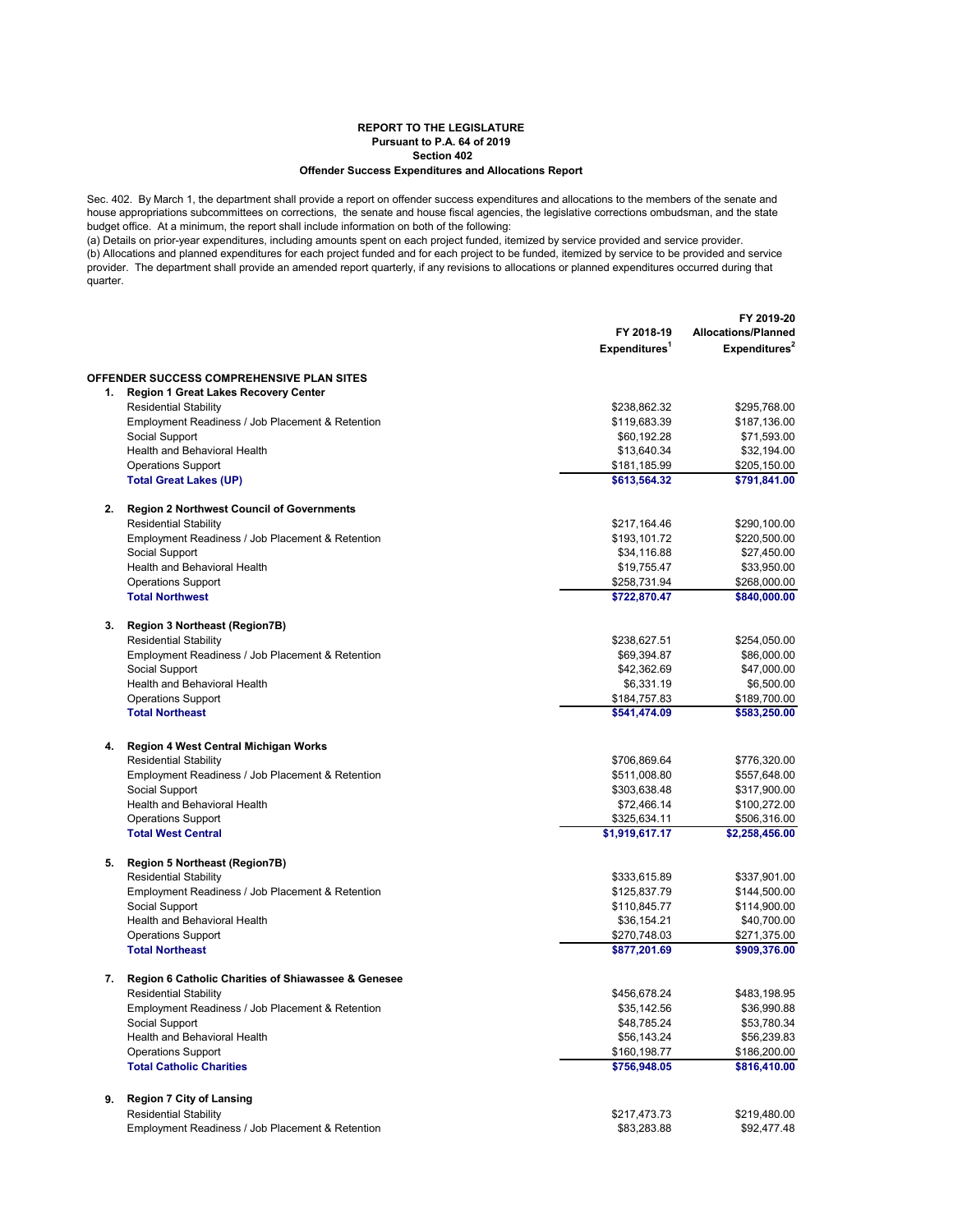|                                                                     |                           | FY 2019-20                 |
|---------------------------------------------------------------------|---------------------------|----------------------------|
|                                                                     | FY 2018-19                | <b>Allocations/Planned</b> |
|                                                                     | Expenditures <sup>1</sup> | Expenditures <sup>2</sup>  |
| Social Support                                                      | \$29,279.35               | \$46,660.00                |
| Health and Behavioral Health                                        | \$33,719.00               | \$35,754.00                |
| <b>Operations Support</b>                                           | \$171,361.14              | \$163,641.52               |
| <b>Total City of Lansing</b>                                        | \$535,117.10              | \$558,013.00               |
| 10. Region 8 Berrien-Cass-VanBuren MW (Kinexus)                     |                           |                            |
| <b>Residential Stability</b>                                        | \$866,801.25              | \$875,576.70               |
| Employment Readiness / Job Placement & Retention                    | \$243,987.18              | \$275,101.00               |
| Social Support                                                      | \$126.807.30              | \$137,899.27               |
| <b>Health and Behavioral Health</b>                                 | \$163,205.35              | \$171,401.00               |
| <b>Operations Support</b>                                           | \$326,261.88              | \$369,408.03               |
| <b>Total Berrien</b>                                                | \$1,727,062.96            | \$1,829,386.00             |
| 11. Region 9 Catholic Soc. Services of Washtenaw County             |                           |                            |
| <b>Residential Stability</b>                                        | \$619,316.92              | \$700,661.70               |
| Employment Readiness / Job Placement & Retention                    | \$105,800.09              | \$138,042.72               |
| Social Support                                                      | \$80,229.32               | \$106,547.00               |
| Health and Behavioral Health                                        | \$35,751.02               | \$59,382.00                |
| <b>Operations Support</b>                                           | \$235,146.46              | \$257,112.58               |
| <b>Total Cath. Soc. Serv. of Washtenaw</b>                          | \$1,076,243.81            | \$1,261,746.00             |
| 12. Region 10 Macomb (Macomb/St. Clair Workforce Development Board) |                           |                            |
| <b>Residential Stability</b>                                        | \$769,840.58              | \$813,400.00               |
| Employment Readiness / Job Placement & Retention                    | \$174,199.58              | \$191,712.00               |
| Social Support                                                      | \$72,546.51               | \$81,707.00                |
| Health and Behavioral Health                                        | \$31,838.07               | \$54,552.00                |
| <b>Operations Support</b>                                           | \$422,964.18              | \$433,536.00               |
| <b>Total Macomb</b>                                                 | \$1,471,388.92            | \$1,574,907.00             |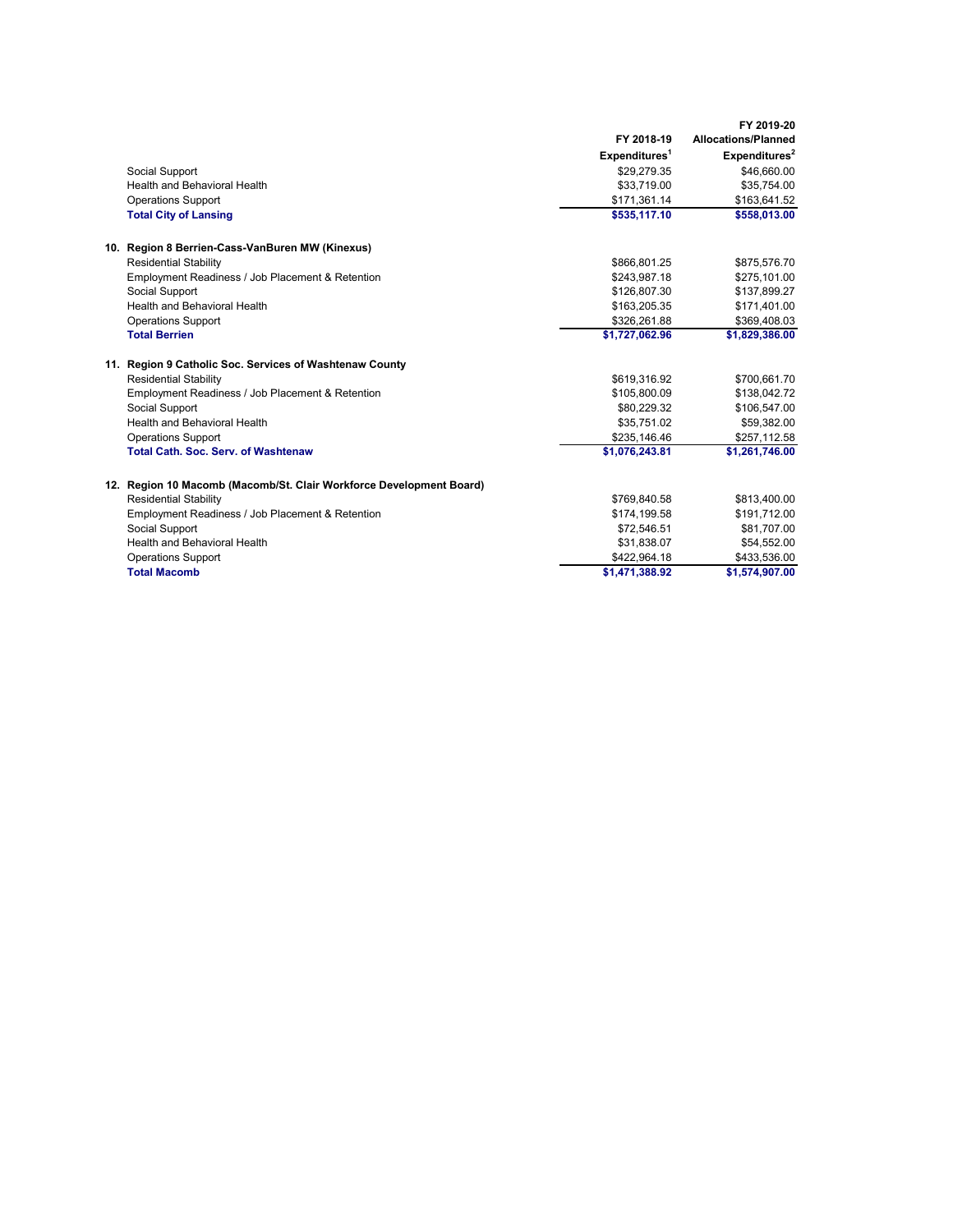|                                                                          | FY 2018-19                | FY 2019-20<br><b>Allocations/Planned</b> |
|--------------------------------------------------------------------------|---------------------------|------------------------------------------|
|                                                                          | Expenditures <sup>1</sup> | Expenditures <sup>2</sup>                |
|                                                                          |                           |                                          |
| 13. Region 10 Heath Management Systems of America (Oak & Wayne Counties) |                           |                                          |
| <b>Residential Stability</b>                                             | \$2,391,996.06            | \$2,567,231.00                           |
| Employment Readiness / Job Placement & Retention                         | \$769,724.29              | \$832,775.00                             |
| Social Support                                                           | \$161,918.51              | \$184,000.00                             |
| Health and Behavioral Health                                             | \$94,610.45               | \$118,754.00                             |
| <b>Operations Support</b>                                                | \$784,434.71              | \$813,911.00                             |
| <b>Total HMSA</b>                                                        | \$4,202,684.02            | \$4,516,671.00                           |
| 14. MDOC expenditures                                                    |                           |                                          |
| <b>Residential Stability</b>                                             | \$0.00                    | \$0.00                                   |
| <b>Employment Readiness</b>                                              | \$0.00                    | \$0.00                                   |
| Social Support                                                           | \$0.00                    | \$0.00                                   |
| <b>Health and Behavioral Health</b>                                      | \$0.00                    | \$0.00                                   |
| <b>Operations Support</b>                                                | \$10,000.00               | \$0.00                                   |
| <b>Total MDOC Expenditures</b>                                           | \$10,000.00               | \$0.00                                   |
| <b>OFFENDER SUCCESS Residential Stability</b>                            | \$6,818,384.28            | \$7,317,919.35                           |
| <b>OFFENDER SUCCESS Employment Readiness</b>                             | \$2,431,164.15            | \$2,762,883.08                           |
| <b>OFFENDER SUCCESS Social Support</b>                                   | \$1,070,722.33            | \$1,189,436.61                           |
| <b>OFFENDER SUCCESS Health and Behavioral Health</b>                     | \$563,614.48              | \$709,698.83                             |
| <b>OFFENDER SUCCESS Operations Support</b>                               | \$3,331,425.04            | \$3,664,350.13                           |
| TOTAL OFFENDER SUCCESS COMPREHENSIVE PLANS: 『                            | \$14,454,172.60           | \$15,940,056.00                          |
| FY17 OFFENDER SUCCESS WORK PROJECT FUNDS (W5932017) <sup>4</sup>         | \$622,981.00              | \$529,162.37                             |
| FY18 OFFENDER SUCCESS WORK PROJECT FUNDS (W5932018)                      | \$1,859,606.81            | \$1,859,606.00                           |
| FY19 OFFENDER SUCCESS WORK PROJECT FUNDS (W5932019)                      | \$0.00                    | \$726,948.00                             |
|                                                                          |                           |                                          |
|                                                                          | \$14,454,172.60           | \$15,940,056.00                          |